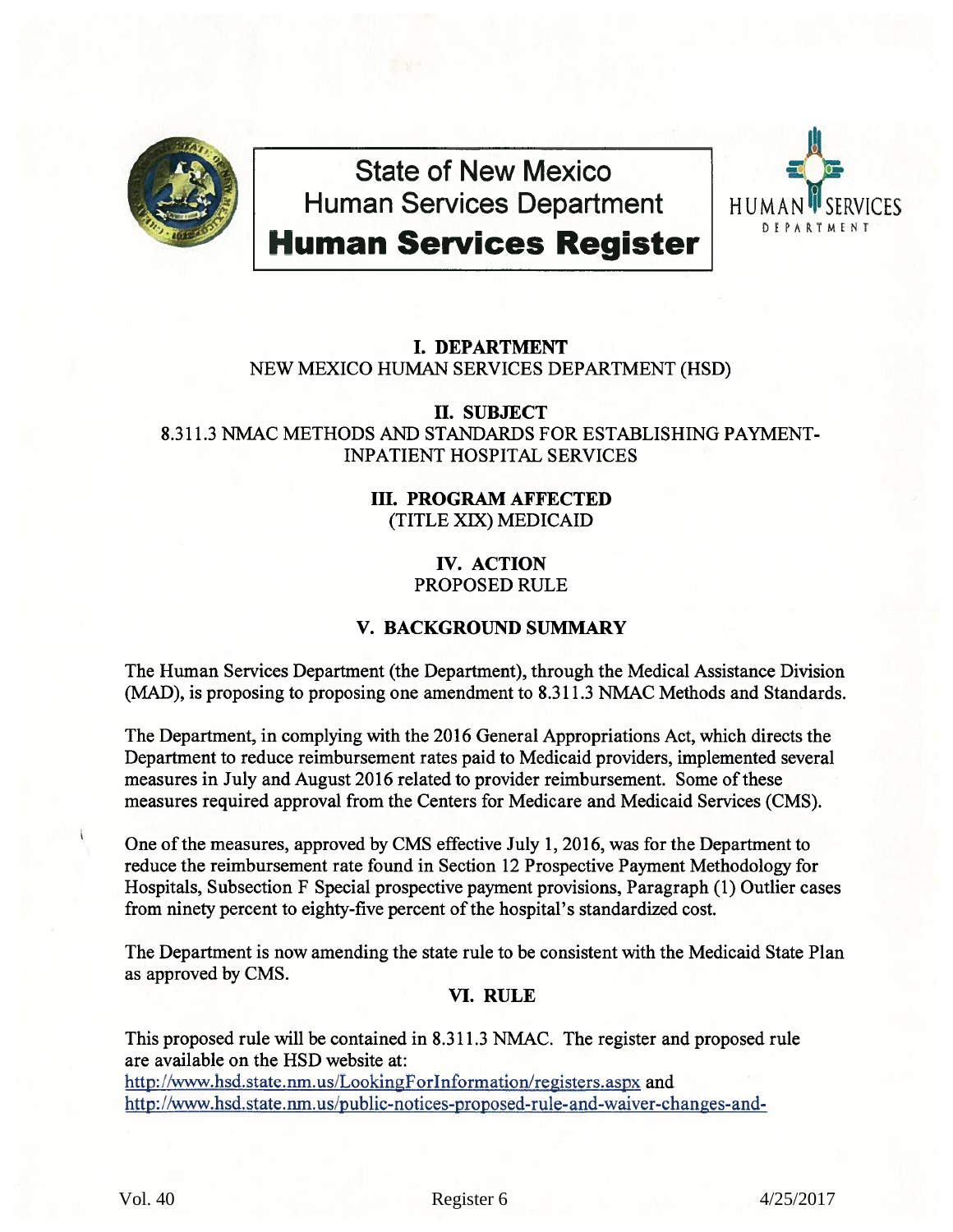[to-comment.aspx](http://www.hsd.state.nm.us/public-notices-proposed-rule-and-waiver-changes-and-opportunities-to-comment.aspx). If you do not have internet access, a copy of the proposed register and rule may be requested by contacting MAD outside of Santa Fe at 505-888-997-2583 extension 7- 6252 or in Santa Fe 827-6252.

#### **VII. EFFECTIVE DATE**

The Department proposes to implement this rule effective July 1, 2017.

#### **VIII. PUBLIC HEARING**

A public hearing to receive testimony on this proposed rule will be held in Hearing Room 1, Toney Anaya Building, 2550 Cerrillos Road, Santa Fe, New Mexico May 25, 2017 from 11 a.m. to 12 p.m., Mountain Daylight Time (MDT).

If you are a person with a disability and you require this information in an alternative format or require a special accommodation to participate in the public hearing, please contact MAD toll free at 1-888-997-2583 and ask for extension 7-3156. In Santa Fe call 827-3156. The Department's TDD system may be accessed toll-free at 1-800-659-8331 or in Santa Fe by calling 827-3184. The Department requests at least 10 working days advance notice to provide requested alternative formats and special accommodations.

Copies of all comments will be made available by MAD upon request by providing copies directly to a requestor or by making them available on the MAD website or at a location within the county of the requestor.

#### IX. **ADDRESS**

Interested persons may address written or recorded comments to:

Human Services Department Office of the Secretary ATTN: Medical Assistance Division Public Comments P.O. Box 2348 Santa Fe, New Mexico 87504-2348

Recorded comments may be left at *(505) 827-1337.* Interested persons may also address comments via electronic mail to: madrules@state.nm.us. Written mail, electronic mail and recorded comments must be received no later than 5 p.m. MDT on May 25,2017. Written and recorded comments will be given the same consideration as oral testimony made at the public hearing.